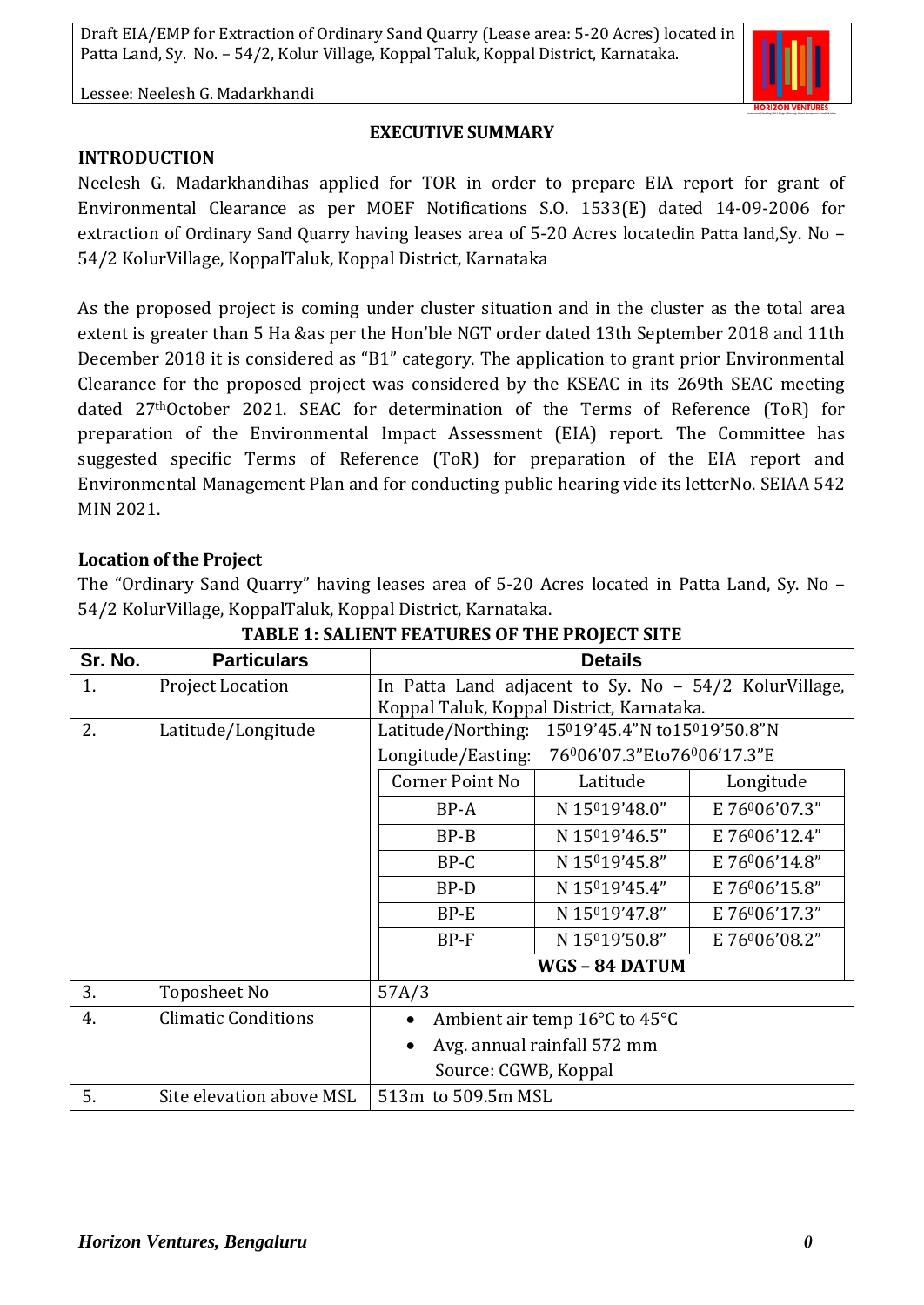

Lessee: Neelesh G. Madarkhandi

| Sr. No. | <b>Particulars</b>             | <b>Details</b>                                             |           |                 |
|---------|--------------------------------|------------------------------------------------------------|-----------|-----------------|
| 6.      | Land use at the proposed       | Type of land use                                           | Area put  |                 |
|         | project site                   |                                                            | on use at | Area at the end |
|         |                                |                                                            | start of  | of 4 years plan |
|         |                                |                                                            | the plan  | (Ha)            |
|         |                                |                                                            | (Ha)      |                 |
|         |                                | Area under mining                                          |           | 1.821           |
|         |                                | Storage of Top soil/                                       |           | 0.404           |
|         |                                | green belt                                                 |           |                 |
|         |                                | Mineral storage                                            | --        | $-$             |
|         |                                | Infrastructure                                             |           |                 |
|         |                                | Roads                                                      |           | $-$             |
|         |                                | Railways                                                   |           | $- -$           |
|         |                                | <b>Screening Location</b>                                  | --        | ۰-              |
|         |                                | Mineral separation                                         |           |                 |
|         |                                | Plant                                                      |           |                 |
|         |                                | Township Area                                              | $-$       | $- -$           |
|         |                                | Others (Un-utilized                                        | 2.225     |                 |
|         |                                | area)                                                      |           |                 |
|         |                                | <b>Total</b>                                               | 2.555     | 2.255           |
| 7.      | Site topography                | The terrain is almost flat with very slight undulation due |           |                 |
|         |                                | East.                                                      |           |                 |
| 8.      | Nearest roadway                | Village Road - 0.76 Kms (Dadegal to Hiresindogiroad)SH     |           |                 |
|         |                                | 23Road - 2.15 Kms(Koppalto Mundargiroad) (SE)              |           |                 |
|         |                                | NH 67 Road - 3.58 kms (Gadag to Hospete road) (NE).        |           |                 |
|         |                                |                                                            |           |                 |
| 9.      | <b>Nearest Railway Station</b> | Koppal Railway Station - 5.15 Kms (NE)                     |           |                 |
| 10.     | Nearest Railway line           | Koppal Railway Station - 5.15 Kms (NE)                     |           |                 |
| 11.     | <b>Nearest Airport</b>         | Jindal vijayanagarairpor- 59.35 Kms (NE)                   |           |                 |
| 12.     | Nearest village/major          | Kolur Village - 0.71Kms (N)                                |           |                 |
|         | town                           |                                                            |           |                 |
| 13.     | Hills/valleys                  | No major hills and valleys within 10 km radius             |           |                 |
| 14.     | Nearest water bodies           | Hirehalla Water body - 0.25 kms (E)                        |           |                 |

# **PROJECT DESCRIPTION Method of Quarrying**

An open cast method will be adopted to operate the area. Since, the annual production is about 23498.5Tons per annum for five years; the Open cast method will be followed during the plan period.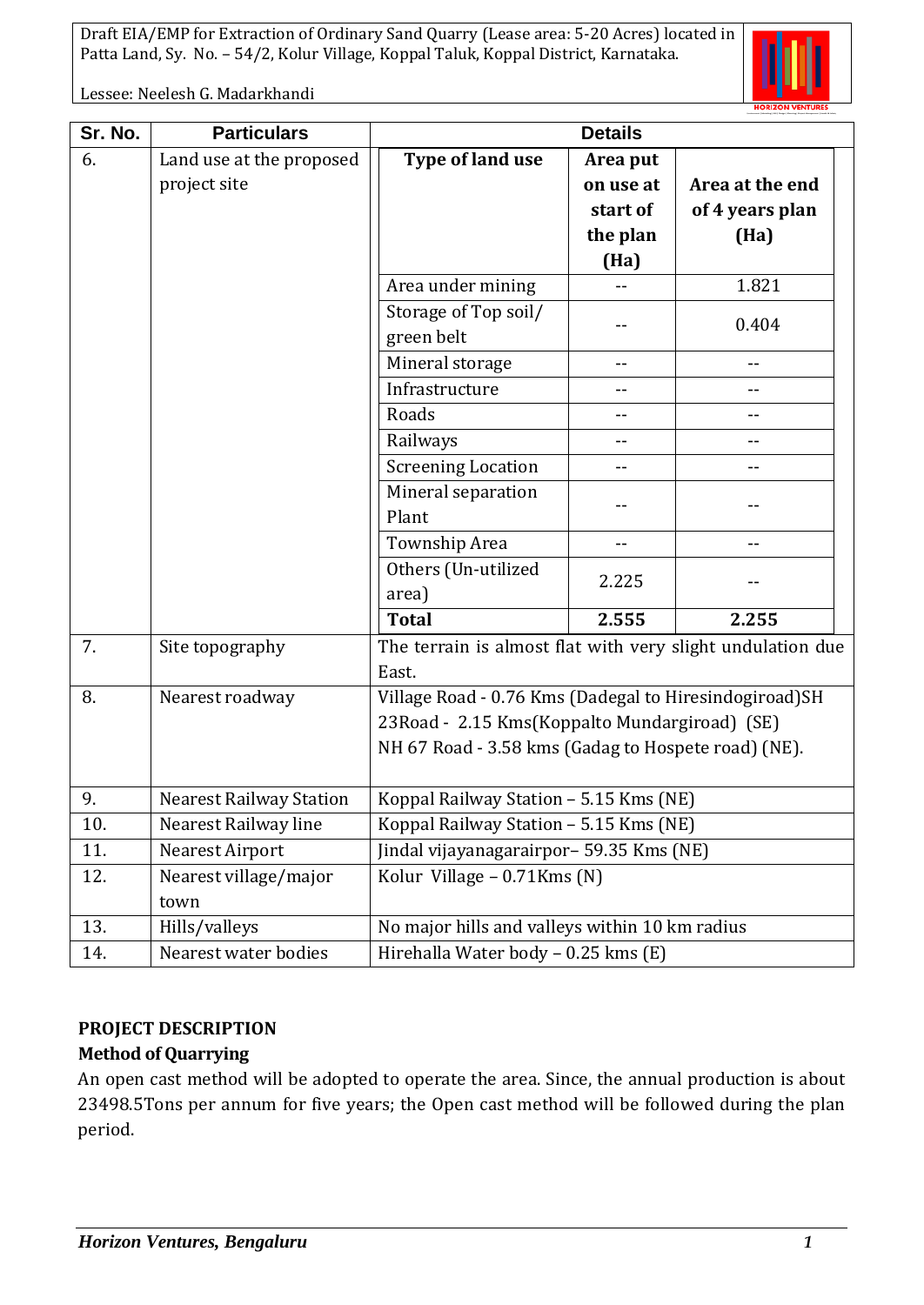

Lessee: Neelesh G. Madarkhandi

# **Anticipated life of the quarry**

Life of the mine in this case is for 4 years or till the reserves get exhausted.

# **Conceptual Quarry Plan**

Based on reserves of ordinary Sand as Production capacity of 23,498.5Tons per annum for the 4 years plan period.

# **Waste Generation & Disposal**

There is no such reduction of waste/mineral reject processing possibilities are proposed during plan period.There is no proposal of dumping during the proposed ensuing quarrying period, & concurrent backfilling is proposed.

# **Water Requirement & Source**

Total water requirement for the project will be 6.95KLD, Requirement is met by procurement of water from the bore well nearby Tankers.

# **Manpower Requirement**

The said quarry provides direct employment to 21 people and generates indirect employment for 42 more people. Most of the directly employed manpower falls under skilled category Preference will be given to the local people as per their eligibility.

#### **Site Infrastructure**

The Quarrywill haveits own office premises, canteen, first-aid center etc. Quarryoffice is well connected with wireless and telephone, internet & e-mail facilities for communication. The Quarryis provided with a workshop to undertake repairs and regular maintenance of quarrying machinery deployed.

# **EXISTING ENVIRONMENTAL SCENARIO**

#### **Baseline Environmental Studies**

**Meteorology & Ambient Air Quality**

**Summary of Meteorological data generated at site (Nov2021 to Jan 2022)**

| Temperature $(^{\circ}C)$ | 16 to $45^{\circ}$ C |
|---------------------------|----------------------|
| Relative Humidity (%)     | 44 to 88%            |
| <b>Wind Direction</b>     | <b>WSW</b>           |
| Calm wind %               | 14.46%               |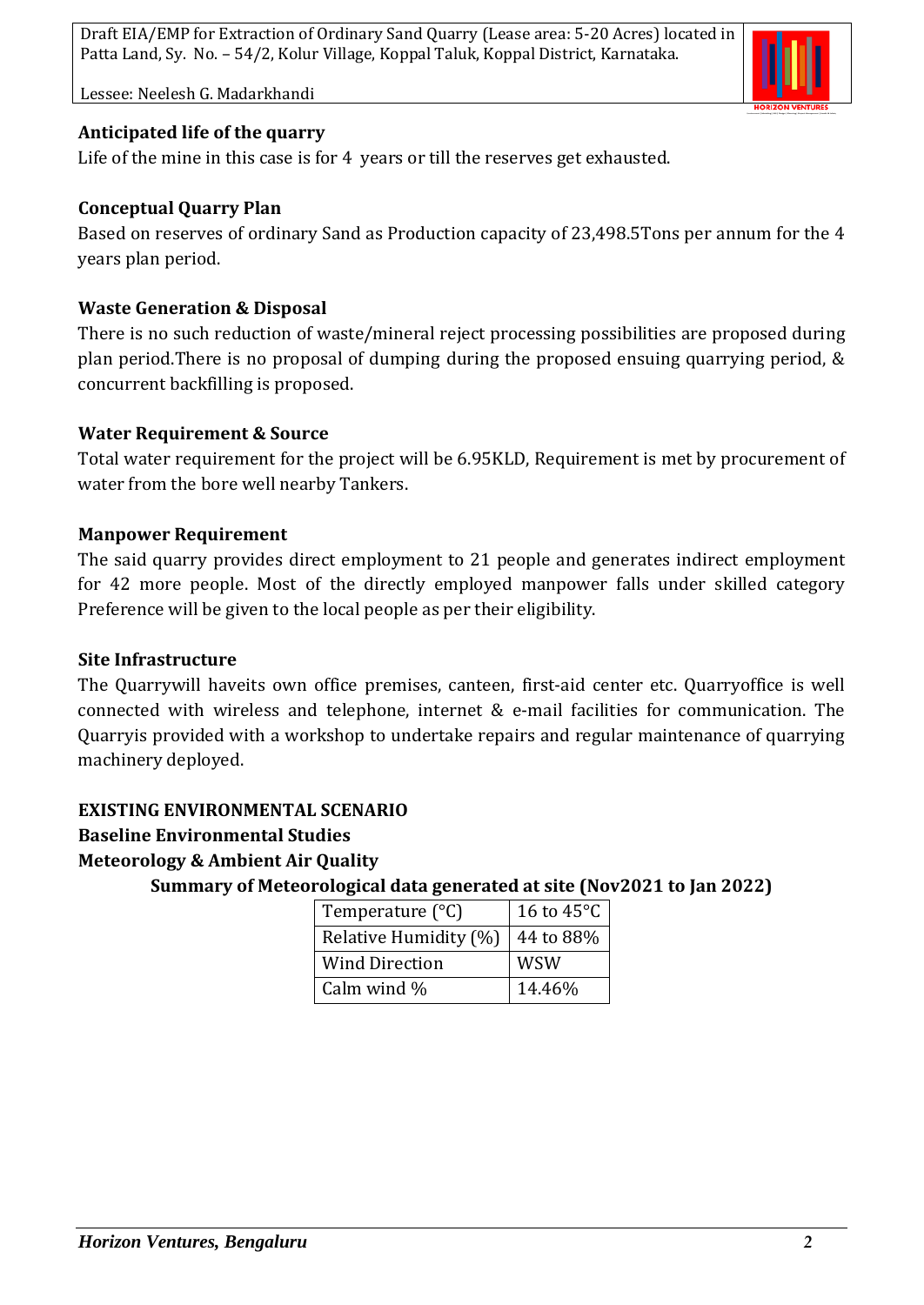

Lessee: Neelesh G. Madarkhandi



### **Ambient Air Quality Status**

From the results, it is observed that the ambient air quality with respect to  $PM_{10}$ ,  $PM_{2.5}$ ,  $SO_2$ , and NOx at all the monitoring locations is within the permissible limits specified by CPCB.

#### **Ambient Noise Levels**

Ambient noise level monitoring was carried out at the 9 monitoring locations; those were selected for ambient air quality monitoring. The monitoring results are within limits**.**

#### **Biological Environment**

There is no National Park, Wildlife Sanctuary and Biosphere Reserve within 10 km radius.

# **Proposed Biological Environment Conservation Measures**

- Thick Green belt will be developed along approach road and bank of the river.
- Periodic maintenance of mineraltransport road.
- Regular sprinkling of water through mobile tanker on mineral transport road.
- Mineral carrying tippers are loaded with only the stipulated quantity to avoid overloading and covered with tarpaulin to avoid spillage.

# **Socio-economic Environment**

- There is no habitation or private land in the Ordinary Sand. There is no rehabilitation and resettlement involved in the project.
- The said Quarryprovides direct employment to 21people and generates indirect employment for 42 more people. Most of the directly employed manpower falls under skilled category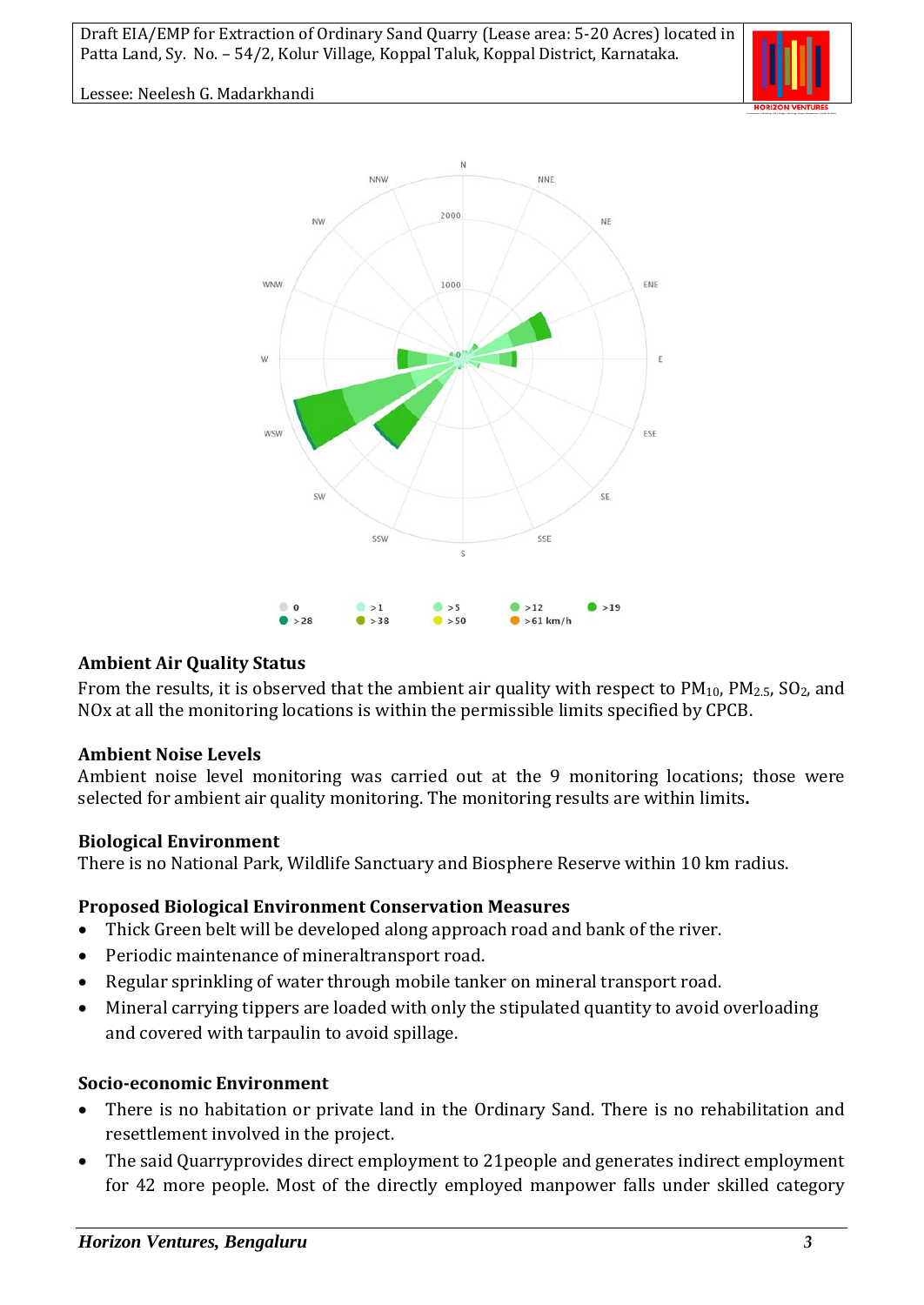

Lessee: Neelesh G. Madarkhandi

and the respective distribution / numbers is follows. Preference will be given to the local people as per their eligibility.

• The existing infrastructure facilities are sufficient to cater the needs of theSand Quarry. However, the Quarrymanagement will take efforts as a part of CER for improvement in civic amenities like sanitation, drinking water facilities, transport road, etc in the nearby villages.

### **ENVIRONMENTAL MONITORING PROGRAM**

An Environmental Management Cell (EMC) will be established in the Quarryunder the control of Quarry Manager. The EMC will be headed by an Environmental Officer having adequate qualification and experience in the field of environmental managementregular and periodic. Environmental monitoring of Ambient Air Quality, Water table depth, Water quality, Ambient Noise Levels, Soil Quality, CSR activities etc will be carried out through MOEF accredited agencies and reports will be submitted to KSPCB/ Regional office of MoEF&CC.

#### **RISK ASSESSMENT & DISASTER MANAGEMENT PLAN**

The assessment of risk in the Sand Blocking project has been estimated for Slope failure, Movement of HEMM, Inundation due to surface water, Dust hazards, Hazards associated with use of Diesel Generator Sets and flooding of lower benches and corresponding mitigation measures are suggested in the EIA/EMP report.

# **PROJECT BENEFITS**

The Sand Quarry project would generate additional employment opportunities which would finally result in improvement in the quality of life of people of the nearby villages. In line with this CER policy, Sri. Neelesh G, Markhandiwill carry out community welfare activities in the following areas:

- Community development
- Education
- Health care
- Drainage and sanitation
- Roads

A budget of Rs.0.94 Lakh per annum as recurring expenses has been proposed for implementation of Socio-economic welfare activities in the nearby villages.

# **ENVIRONMENTAL MANAGEMENT PLAN**

Judicious use of the environmental management plan addresses the components of environment, which are likely to be affected by the different operations in the project. The capital cost of the project is approx. Rs110 Lakhs. It is proposed to provide an amount of Rs. 12.8 Lakhs per annum as recurring expenses towards implementation of the environmental action plan.

#### **CONCLUSION**

The Sand quarry project of Neelesh G. Madarkhandiwill be beneficial for the development of the nearby villages. Some environmental aspects like dust emission, noise, siltation due to surface